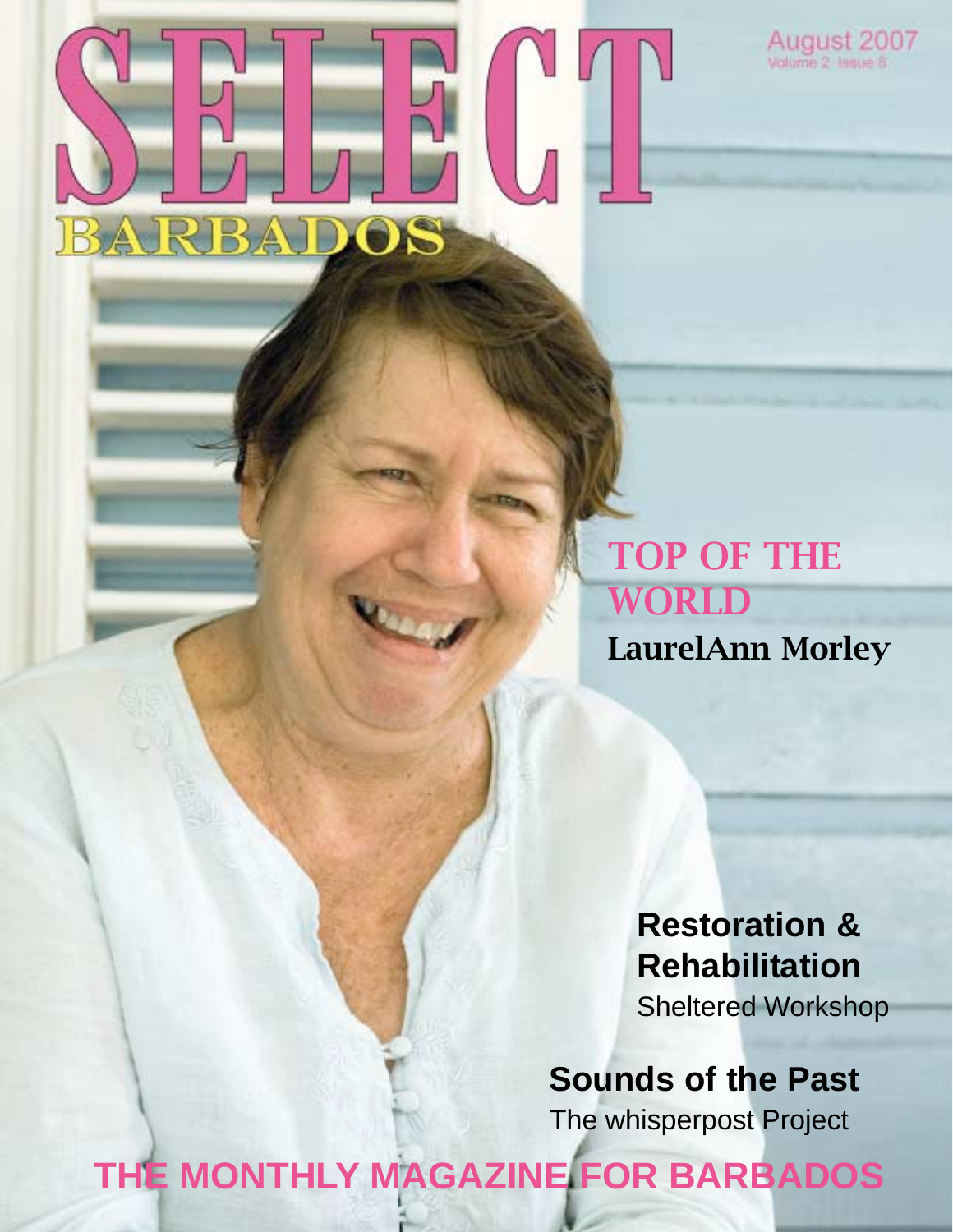

"Who am I?" asks this mysterious derelict building

# Whisper**Past -** Whisper**Post**

Standing perfectly still in the heart of Bridgetown - early o'clock on a Sunday mornin' and listening very very carefully - we can hear the whispers of the oldtime city telling their tales of long ago when Bridgetown was a thriving metropolis and Boston was just a small village.

Celebrated artist and author, Lilian Sten-Nicholson, encourages us to listen to the city with our souls as well as our minds through an innovative artistic endeavour called "Bridgetown whisperpost". Lilian's personal

whisperpost is located at the careenage where the river meets the sea, and she helps us to summon mental images of settlers and swamp, ghostly duppy crabs and muddy water, morphing through time into the image of a bustling port.

Lilian is one of seventeen artists and historians who have contributed soundscapes to the 'whisperpost' interpretive project which was curated and directed by Joscelyn Gardner. Joscelyn is recognised in Barbados for her original use of mixed media and her focus on the history

## By Susan Mahon

of the Caribbean. One of her most stunning and thought-provoking works was installed at the Barbados Museum in 2004 where she recognised the commonalities and complexities of `White Skin, Black Kin`.

`White Skin, Black Kin - Speaking the Unspeakable` was a first for the Museum in terms of the scope and intricacy of the work which was installed throughout the premises, including the old plantation gallery and the gaol. A haunting mix of modern audio-visual projections was combined with traditional creative arts such as doll-making and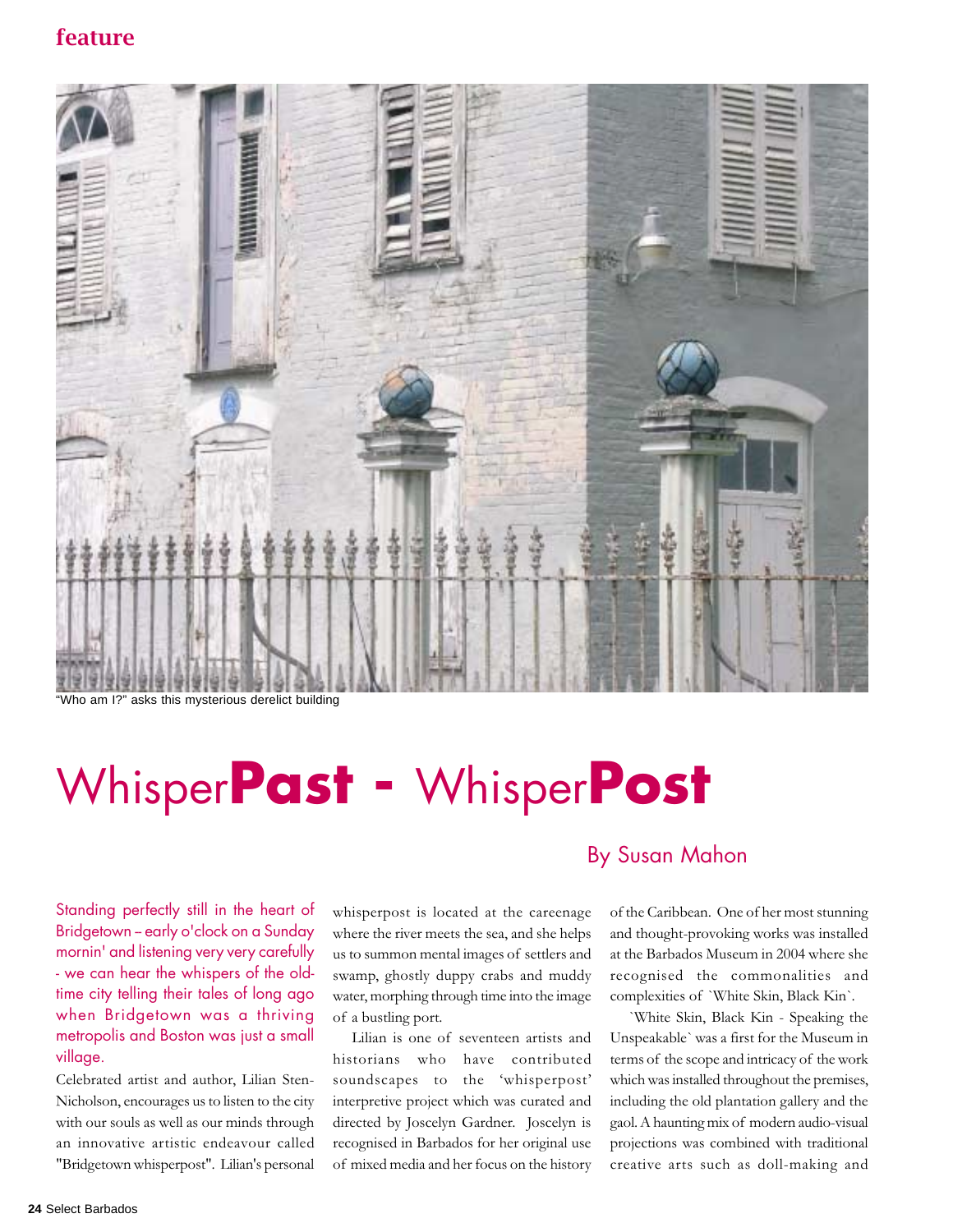embroidery, and featured audio-stations where listeners heard voices from the past. These audio-stations resemble those installed throughout the city of Bridgetown in the whisperpost project.

Ideas for the whisperpost audio-stations were conceived during a workshop facilitated by the National Art Gallery Committee and supported by the Barbados Museum and Historical Society and the National Cultural Foundation. Chief Archivist, Christine Matthews, assisted with providing context and reference for the whisperposts. Local musician and audio producer, Alan Sheppard of Gray Lizard Studios, mixed the sounds and voices collected by the workshop participants to produce individual soundscapes.

The use of audio techniques to create soundscapes was enthusiastically embraced by the workshop participants, most of whom are visual artists. During the workshop they recorded the city in situ and selected their whisperpost sites. The choice of sites was enlightening. Well-known buildings and

landmarks such as the Parliament buildings and St. Michael's Cathedral were bypassed in favour of sites that evoked the artists' personal dreams and stories. The signs for the whisperpost audio stations in Bridgetown have been removed



One whisperpost tells the haunting story of a tragedy here on Roebuck Street

since the initial project, but you can still view the locations at www.nagc.bb/whisperpost. Please see the end of this article for where you can obtain a CD and map for a self guided tour.

### **When ships were in the harbour there was "plenty maritime trade" and "Oh lordy! … Down here gwine be swarming wid His Majesty's mariners tonight."**

Whisperpost sites include public areas like the Fairchild street bus terminal, tiny alleyways with monumental significance, and old buildings shrouded with mystery and intrigue. They are populated with vivid personalities that capture attention - by voice or by silence - among them; hucksters and vendors, naval officers and pirates, slaves and their traders, free coloureds, and members of the old and new mercantile class.

There exists a certain synchronicity

between the voices of today and those of the past. Laura-Lin Hutchinson's old-time "sweetie lady", Ida, calls out her story to passers-by on Bay Street amidst the sounds of modern-day commerce. Ida cajoles customers to buy sugar cake, black cake, comfits, and 'glassiees' as she carries her tray towards Hastings, hoping to meet the tram there. Along the way, she proclaims " I goin' to sell my sweeties to the better-offs….. This is one of the first little piece o' honest work we women could do for we selves as free black women, yuh. I ain' no huckster. Dem does sell their own provisions, yam, sweet potatoes, an tie up deh head in crocus bag. We proud to be 'vendors'".

Ida meets the mauby woman who sells the bitter-bark drink calling, "Mauby! Mauby! Fresh mauby! It good for yuh worms." Another vendor, Millie, sells conkies, pone, and flat corn biscuits - Bajan specialties still enjoyed - and Becka, the Haberdasher lady, carries a tray full "uh needles, ribbons, hooks and eyes, thread and

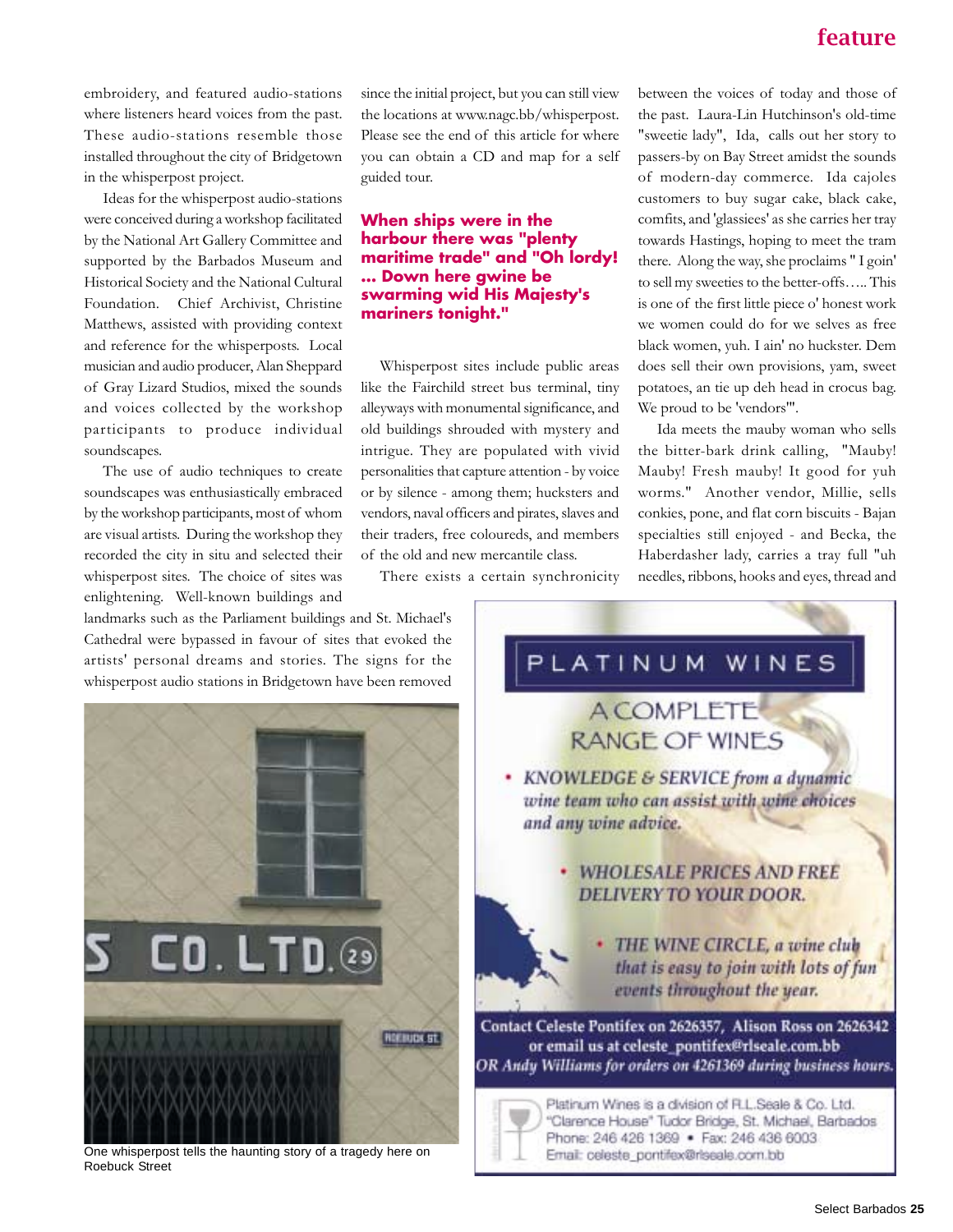# **feature**



From the benches behind the Central Bank, you can hear the sounds of Bridgetown today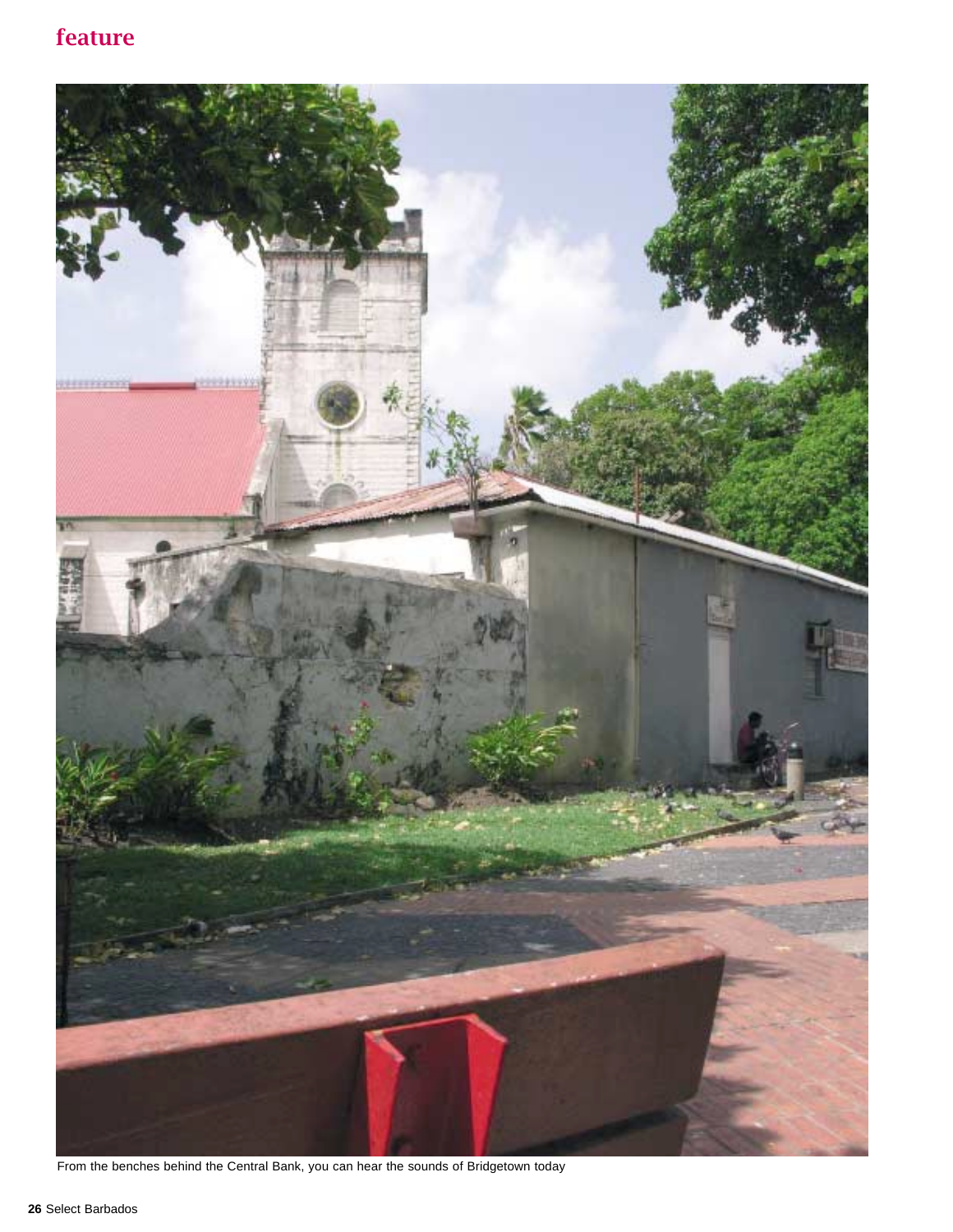## **feature**

de like" for sale in the street.

During the period of this scenario, in the 18th and 19th centuries, Ida explains that free mulatto women also owned more than one hundred taverns in Bridgetown. Rachel Pringle and Betsy Lemon were amongst the most famous of these women. When ships were in the harbour there was "plenty maritime trade" and "Oh lordy!… Down here gwine be swarming wid His Majesty's mariners tonight." Not much has changed in the last few hundred years !

#### **"...the two things that echoed in my mind the most were the idea of Bridgetown as the heart of our country, where our culture resonates at its strongest, and the semantic noise that exists in the interpretation of these sounds."**

Also along Bay Street, among the old warehouses, is a whisperpost created by Karen Proverbs, Archives Assistant at the Barbados Department of Archives. Karen has scripted the dramatic incident of the torpedoing of the Canadian merchant ship the "Cornwallis" in Carlisle Bay by a German submarine in 1942. Her soundscape begins with the waves gently lapping on the ship. A loud noise and screams are then heard in the background as a female broadcaster announces, "an area well beyond was startled by a tremendous explosion in Carlisle Bay. A second explosion that soon followed, caused a large, curious crowd to gather at the wharf side in Bridgetown, and the assistance of the volunteer fire brigade, formed not long previously, had to be enlisted to clear this potentially dangerous area."

Another dramatic soundscape is told as a family story by the artist herself. Annalee Davis, a provocative spirit who is known in Barbados for her special perspective on Bajan culture, tells of a tragedy on Roebuck Street. In a description of Annalee's creative process (which can be found on the whisperpost website) she states that, "One of my greatgrandfathers, P. C. Fields, had a dairy on Nelson Street before relocating to Roebuck Street where he owned several properties. I learnt about a tragic incident which took place at my great-grandfather's business and chose to narrate the story." Sounds of horse-drawn carriages added at Gray Lizard studios contribute to setting Annalee's soundscape in the early 1920s.

We will not spoil the enjoyment of future whisperpost listeners by telling the story of the Roebuck street tragedy here. Suffice it to say, that there are many fascinating synchronicities between the past and present. Several of the principals in the story share names with people engaged at Roebuck Street now - Saint Claire/Sinckler, Hutchinson, and Fields - these are names that remind us of the strong interconnectedness of family histories that is such a fundamental characteristic of modern Barbados.

Nearby to Roebuck Street are two more whisperposts



A scenic whisperpost in the city centre that speaks of Time

designed by then-student-artist Laila Degia, and Cultural Officer of the National Cultural Foundation, Rodney Ifill. Rodney recounts a story about a mysterious building in the Central Bank complex. His melodic voice invites the listener to guess the identity of the building as he gives his clues..., " I'm bound betwixt and between a city church located on St Michael's Row and a tall financial structure... My walls are old and gray; my shutter windows, once pure white, now dingy and broken. Sometimes

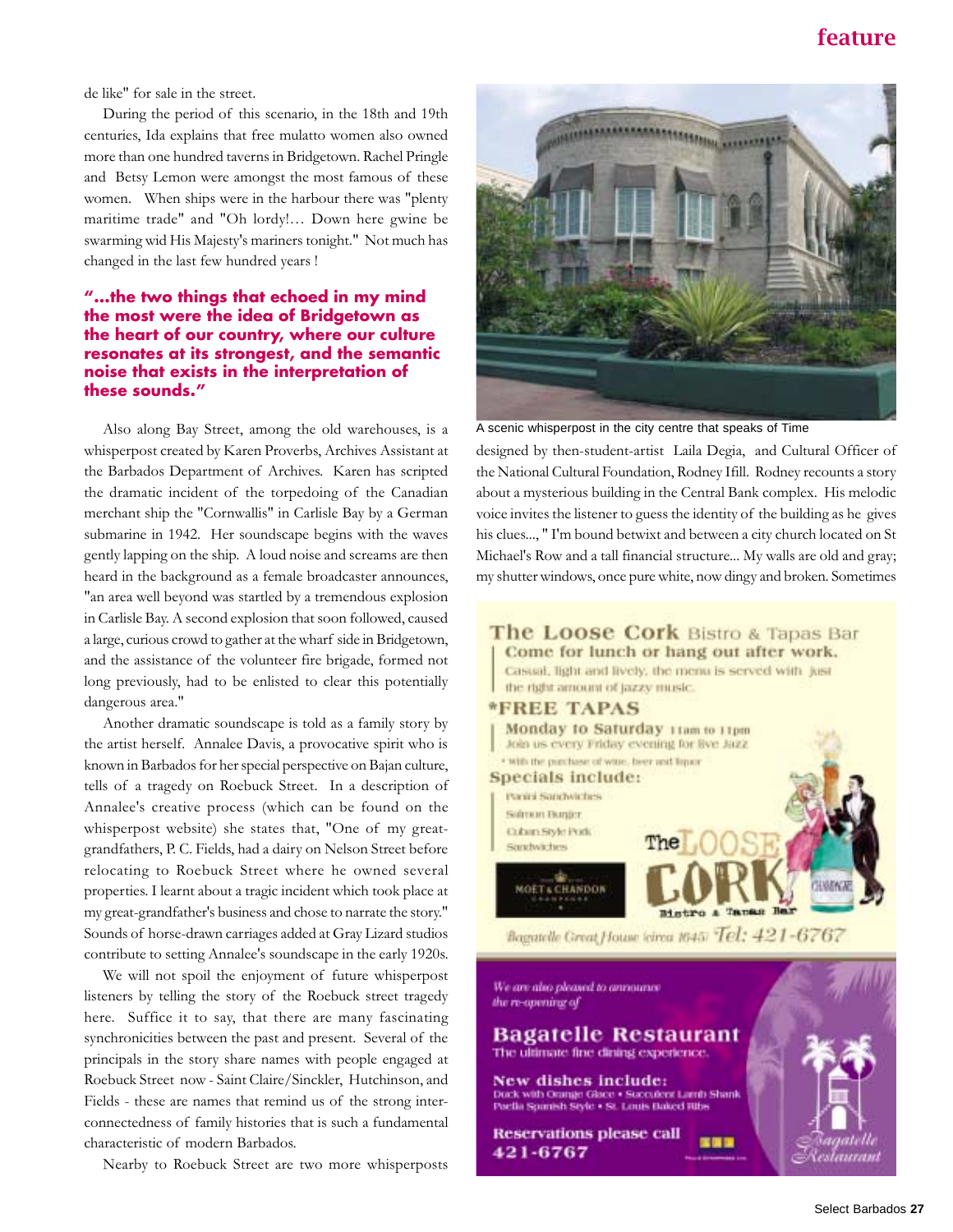## **feature**



Where the river meets the sea... time travel to the once bustling port of Bridgetown

the pigeons make me their home. I have been designated a Barbados National Trust property, thus my blue and white tattoo. I contain many secrets, many silent secret symbols, but for only those who were initiated behind my gray, sacred, mystic walls… Who am I ?". We encourage the reader to visit the spot and to guess the answer.

Opposite this spot in the same Central Bank complex is the bench where Laila Degia sat to record the sounds of the city. Hers is not a narrative, but a collection of today's commonplace sounds. Laila states, "When I started this piece I was uncertain how to represent Barbadian "town culture" with sound. I went into town trying to absorb and record every sound I could and to understand the layers behind them - until then I had never really listened to these many layers of sounds when I walked through

town. Upon re-listening and remembering this experience, the two things that echoed in my mind the most were the idea of Bridgetown as the heart of our country, where our culture resonates at its strongest, and the semantic noise that exists in the interpretation of these sounds. In composing this piece I wanted to show the layers of discrepancies between ordinary town sounds and how I have heard them as a pulse, a pulse that was there from slavery until now and needs to be heard and kept alive."

In this connection, other sounds of the Bridgetown pulse that are kept alive are those chosen by accomplished photographer Eric Belgrave; and versatile visual artist, educator, and curator, Denyse Ménard-Greenidge. Both these whisperpost contributors chose the same general theme and neighbouring locations for their

soundscapes - the wharfside entrances to Philadelphia Lane and Liverpool Lane. The entrance to Philadelphia Lane is the site of "The Gates" where there was a trading post during the time of slavery. Denyse describes her soundscape in this way: "The chains were rattling slowly and painfully announcing the line-up of slaves that were to be delivered to the masters who had just concluded purchasing them. The auctioneer (slave seller) who had to proceed to the delivering of this "substantial shipment" was impatient and yelling after a slave who could not care less about the efficiency nor the modality of the operation. The hinges of the gate were reluctantly squeaking and squealing fearfully at the delivery of each slave, concluding with a loud scary bang that indicated the finality and the sad fate of this individual."

Eric Belgrave's soundscape layers the